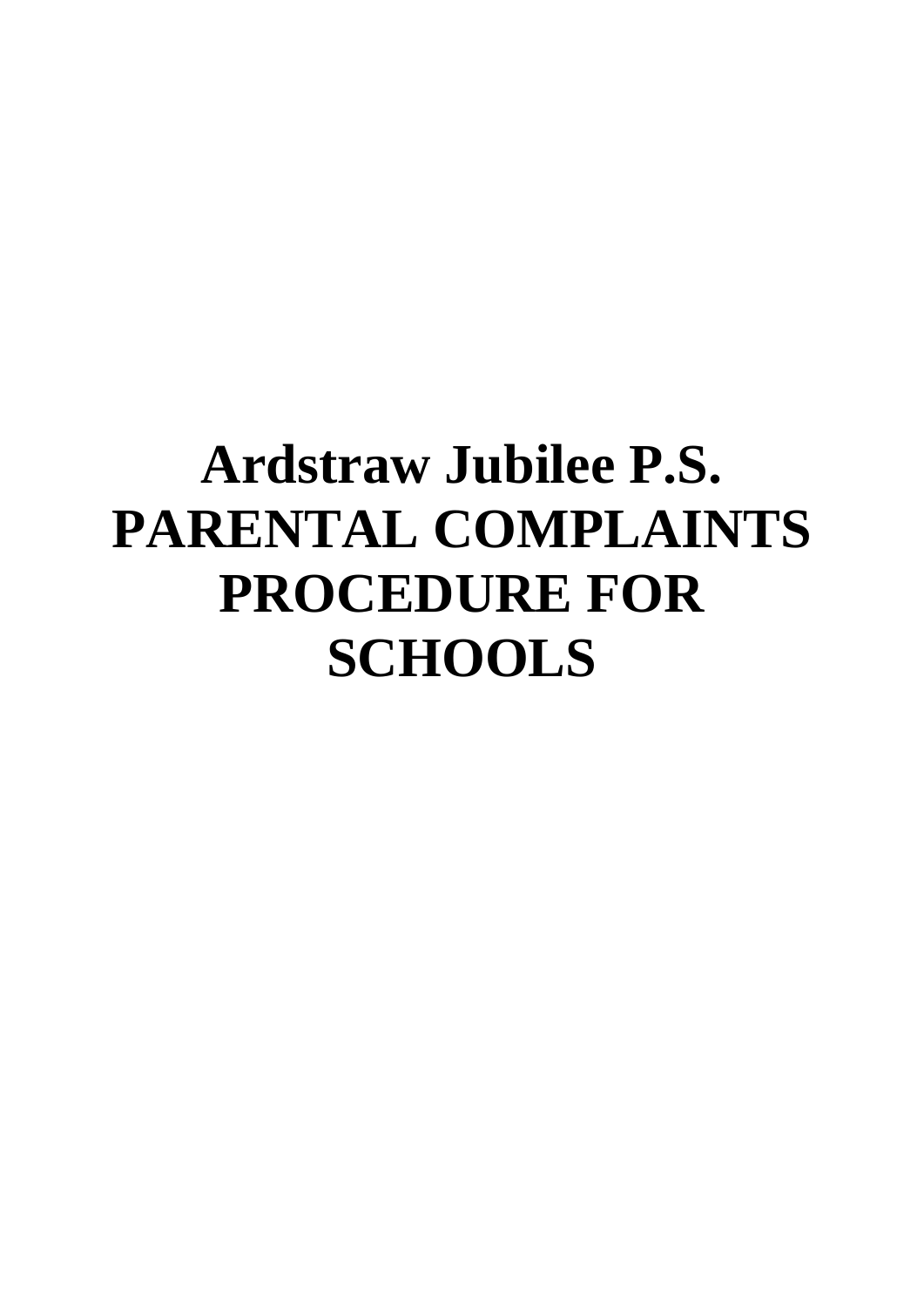## **THE COMPLAINTS PROCEDURE**

## **CONTENTS**

- **Scope of complaints procedure**
- **Aims**
- **What to expect under these procedures**
- **Who will deal with your complaint**
- **Making a complaint**
- **Record keeping**
- **Malicious or Vexatious Complaints**
- **Annex 1 Complaints Procedure Flow Chart**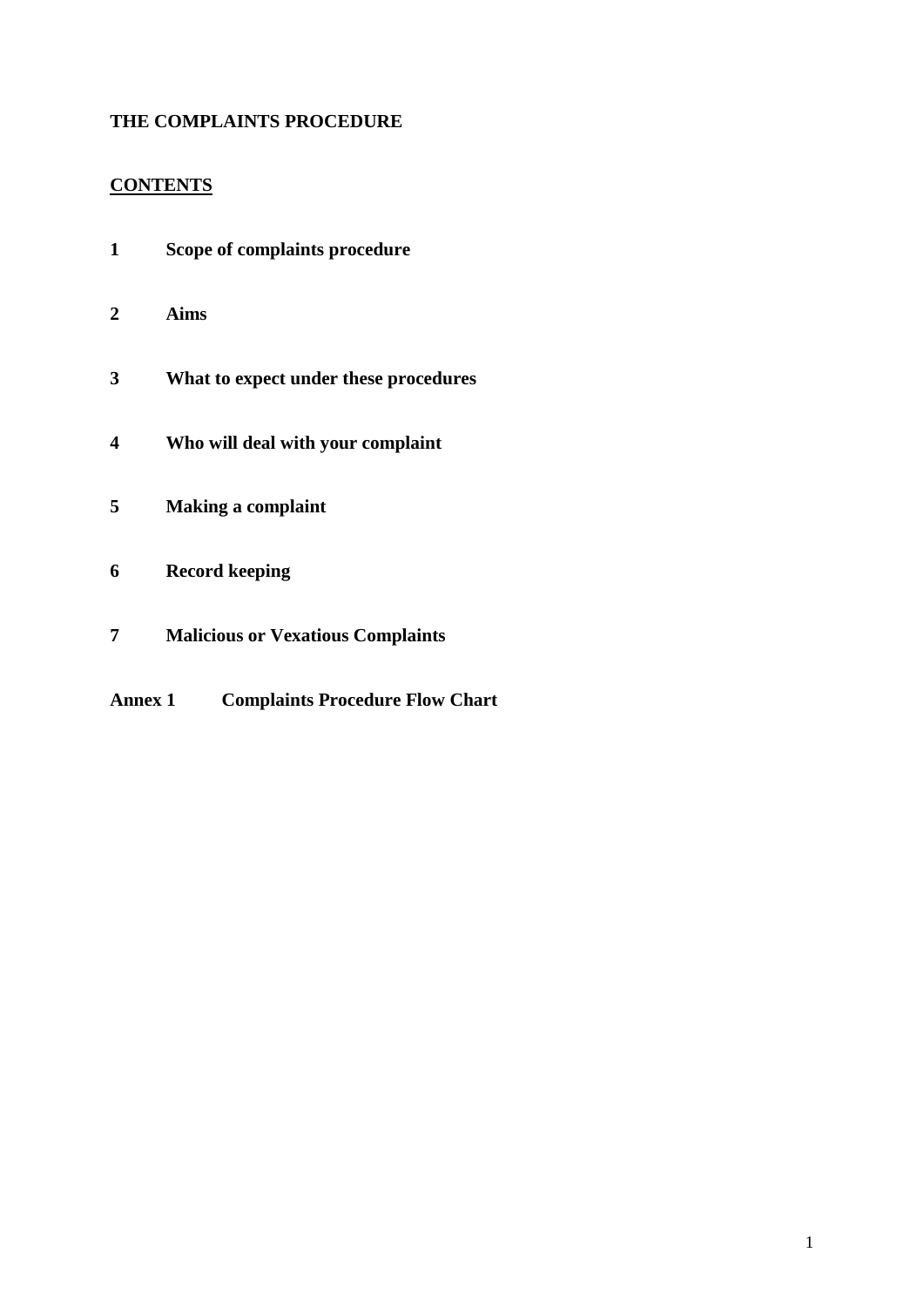## **THE COMPLAINTS PROCEDURE**

## **SCHOOL NAME Ardstraw Jubilee P.S.**

#### **1. SCOPE OF COMPLAINTS PROCEDURE**

**The Board of Governors, together with the Principal, set the direction and tone of the school in all that they do and are committed to working with parents in the best interests of their childrens' education. The purpose of the Complaints Procedure is to address complaints raised by parents/guardians.** 

- **1.1** The procedure covers all matters relating to the actions of staff employed in the school and the application of school procedures, where they affect individual pupils. However, schools need to be clear about the difference between a concern and a complaint. Taking informal concerns seriously at the earliest possible stage will reduce the numbers that develop into formal complaints.
- **1.2 Where it becomes evident at an early stage that a matter should be dealt with according to other established procedures or appeals mechanisms, this Complaints Procedure will be set aside in favour of the agreed procedure such as Child Protection, Special Education, Admissions, Suspensions and Expulsions, Grievance, Discipline, Bullying and Harassment or Unsatisfactory Teaching Procedure.**
- **1.3** The school will not deal with anonymous complaints (except for those concerning child protection matters) and therefore these procedures do not provide for a resolution of anonymous complaints.

## **2. AIMS**

- **2.1** In operating this Complaints Procedure we aim to:
	- Example 1 and the encourage resolution of problems by informal means wherever possible;<br>allow swift handling of a complaint within established time-limits for act
	- allow swift handling of a complaint within established time-limits for action and keeping people informed of progress;
	- $\triangleright$  keep people informed of progress;
	- $\triangleright$  ensure a full and fair investigation;<br> $\triangleright$  have due regard for the rights and re
	- have due regard for the rights and responsibilities of all parties involved;<br>  $\triangleright$  respect confidentiality;
	- respect confidentiality;
	- $\triangleright$  address all the points at issue and provide an effective response and appropriate redress, where necessary; and
	- $\triangleright$  provide information to the school's Principal and Board of Governors so that services can be improved.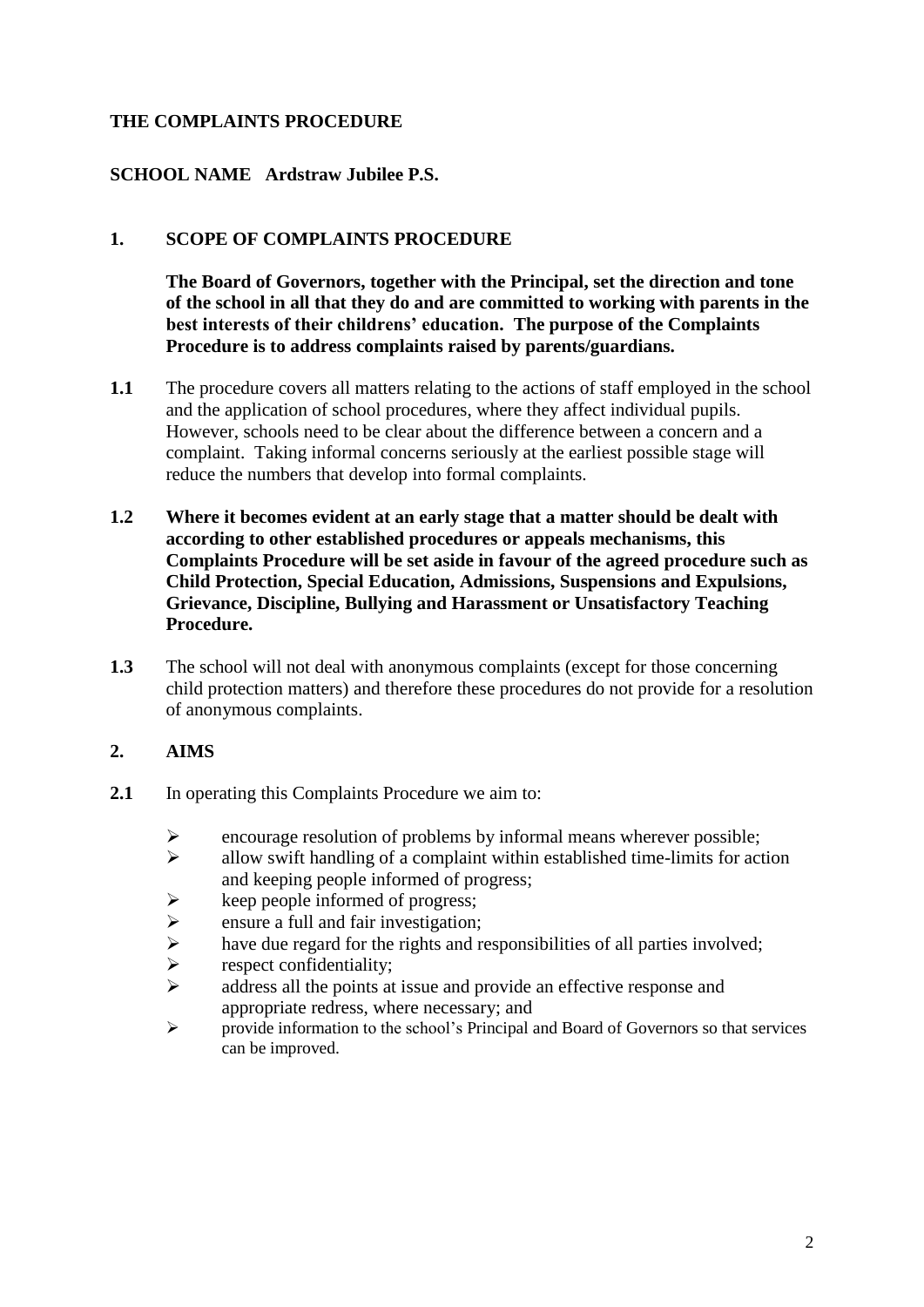- **2.2** The procedures are designed to be:
	- $\triangleright$  easily accessible and publicised. A copy of the procedures will be available on request from the school;
	- $\triangleright$  simple to understand and use;
	- $\triangleright$  impartial; and<br> $\triangleright$  non-adversaria
	- non-adversarial;

## **3. WHAT TO EXPECT UNDER THESE PROCEDURES**

#### **3.1 Your rights as a person making a complaint**

In dealing with your complaint we will ensure that you receive:

- $\triangleright$  fair treatment;
- $\triangleright$  courtesy;
- $\triangleright$  a timely response;<br> $\triangleright$  accurate advice:
- $\triangleright$  accurate advice;<br> $\triangleright$  espect for your
- respect for your privacy complaints will be treated as confidentially as possible allowing for the possibility that we may have to consult with other appropriate parties about your complaint; and
- $\triangleright$  reasons for our decisions.

Where the complaint is justified we will acknowledge this and address the complaint you have raised. If, after investigation, it is judged there are no grounds for your complaint, you will be advised accordingly.

#### **3.2 Your responsibilities as a person making a complaint**

In making your complaint we would expect that you:

- $\triangleright$  raise issues in a timely manner;
- $\triangleright$  treat our staff with respect and courtesy;
- $\triangleright$  provide accurate and concise information in relation to the issues you raise; and
- $\triangleright$  use these procedures fully and engage in them at the appropriate levels.

## **3.3 Rights of parties involved during the investigation**

The process is non-adversarial and does not provide a role for any other statutory or non-statutory body.

#### **Complainant**

The complainant may be accompanied by another person where it is accepted, by the Principal and Board of Governors, that this will assist the investigation and resolution of the complaint.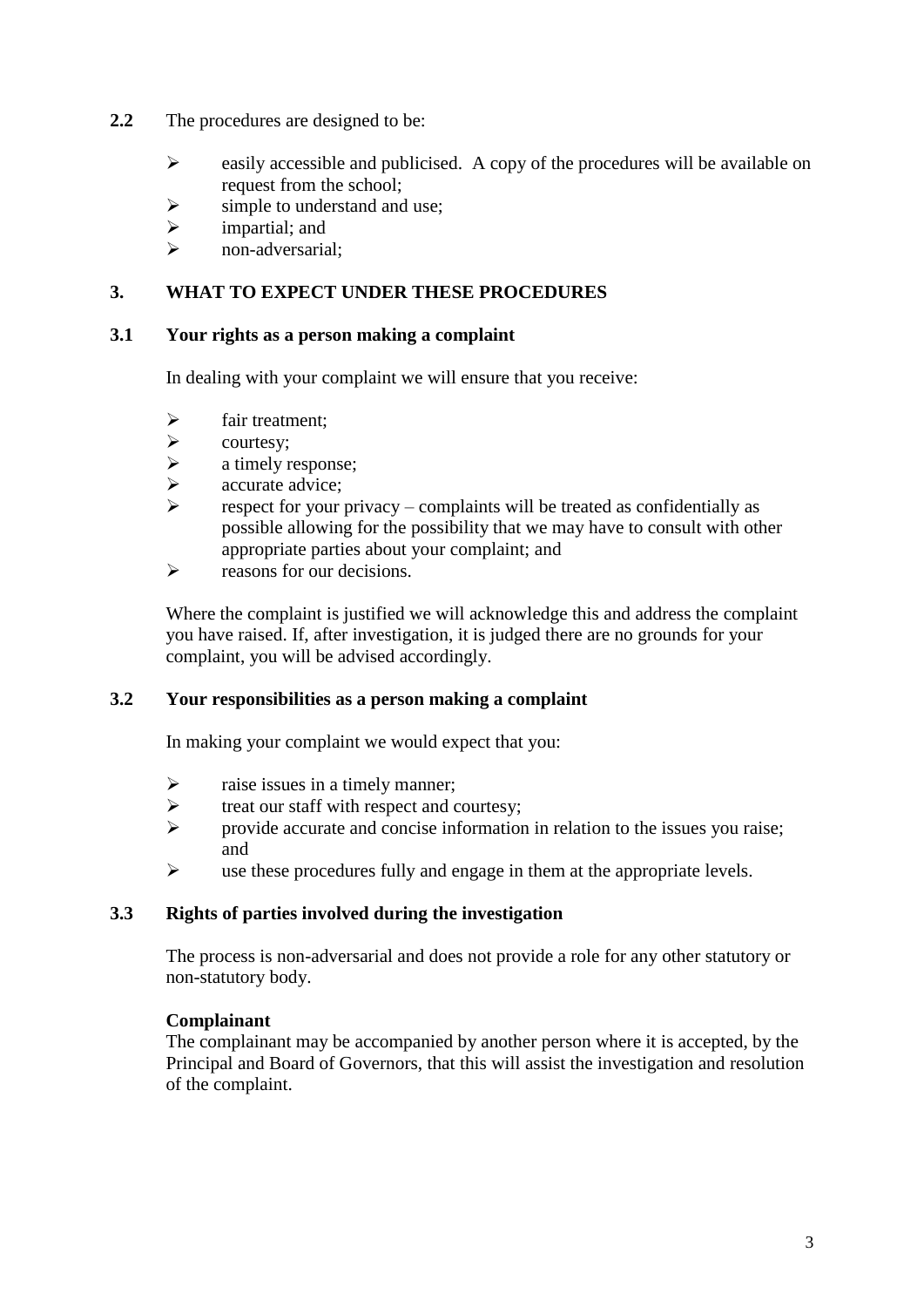## **Staff**

Staff may seek the advice and support from their professional body or trade union and may also be accompanied by another person where it is accepted, by the Principal and Board of Governors, that this will assist the investigation and resolution of the complaint.

A member of staff who is directly referred to in a complaint will be provided with a written copy of the complaint and details of any information brought by the parent/carer before being required to respond to the matters raised.

## **Legal Representation**

Legal representation or representation by person(s) acting in a professional capacity **is not** permitted within this procedure.

This procedure does not take away from the statutory rights of any of the participants.

## **3.4 Where the complainant is a Governor**

Where the complainant is a member of the Board of Governors, they will play no part in the management or appeal of the complaint as set out in this procedure.

## **4. WHO WILL DEAL WITH YOUR COMPLAINT?**

At the informal stage your complaint should be raised and dealt with by the teacher concerned. If you proceed to the formal part of the process, the Principal will assume responsibility for the process, unless s/he is the subject of the complaint, in which case the Chair of the Board of Governors will assume responsibility. Should it be necessary, the Board of Governors will be responsible for establishing a Complaints Sub-Committee to investigate and resolve the matter.

## **5. MAKING A COMPLAINT**

## **5.1 Informal Stage**

## **Step 1 - Speaking with the Teacher concerned**

In the first instance a complaint should normally be raised verbally with the teacher concerned (whether that be a classroom teacher or Principal), so that s/he may have an opportunity to address the issue(s). **Please observe the school's existing protocols for arranging and conducting such meetings and follow the school's policy with respect to access to members of teaching staff.**

This approach would not prevent you from choosing to enter the formal process at a later stage, if you believe that to be an appropriate course of action.

*If the complaint does not relate to a teacher in the school, it should be referred to the Principal.*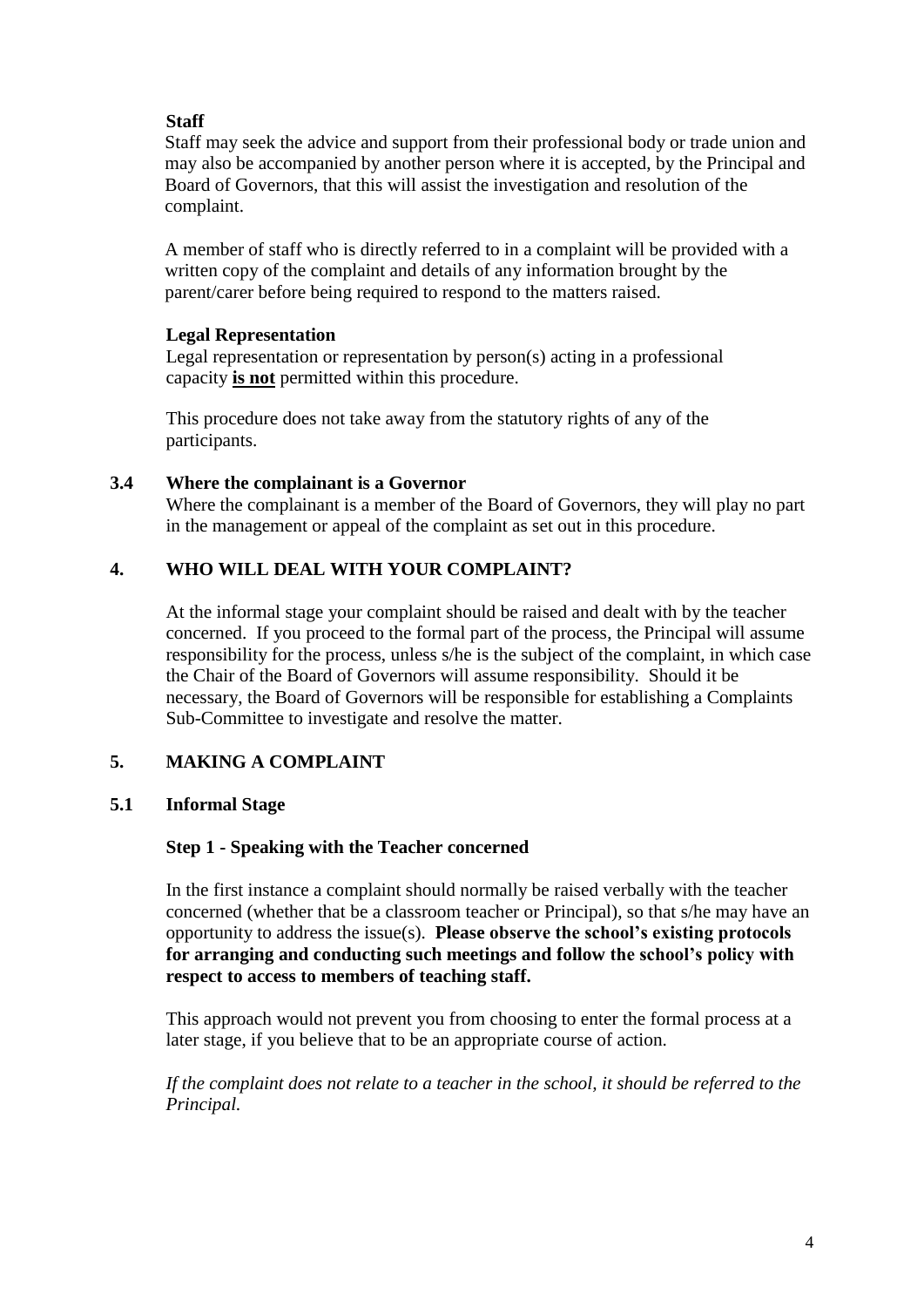## **Step 2 - Contact the Principal if your complaint is against a member of staff other than the Principal**

If your complaint remains unresolved following Step 1 you should arrange a meeting with the Principal to discuss the issue(s). In advance of this meeting you should inform the Principal in writing, of the nature of your complaint so that s/he may be in a position to resolve the problem without further delay.

In some circumstances the Principal may not be able to deal effectively with your complaint immediately and s/he may require some time to investigate and prepare a response. If further time is required you will be informed of the timescale and the likely date by which a response will be issued.

## **Step 2 - Contact the Chair of the Board of Governors if your complaint is against the Principal**

If your complaint remains unresolved following Step 1 you should write to the Chair of the Board of Governors. Step 4 of the procedure will then commence.

## **5.2 Formal Stage**

#### **Step 3 – Writing to the Principal if your complaint is against a member of staff other than the Principal**

Sometimes it will not be possible for you to have your complaint resolved through the informal processes proposed at Steps 1 and 2, or indeed it might be more appropriate to initiate the procedures at Step 3. You should write to the Principal, and state the grounds for your complaint as concisely as possible addressing specifically the issue(s) that are of concern to you.

You will receive a written acknowledgement of your letter within 10 working days. This will confirm that your letter has been received, and either:

- $\triangleright$  provide a response to the issue(s) you raised; or
- $\triangleright$  state that your complaint is being investigated and indicate when you can expect a response to be issued (normally a maximum of 20 working days from the date on which your letter was received). The investigation may require you to meet the Principal and due notification will be given of such meetings. The Principal may also talk to the parties relevant to the complaint.

## **5.3 Step 4 - Writing to Chairperson of the Board of Governors**

If you believe that your complaint has not been dealt with in a satisfactory manner following the completion of steps  $1 - 3$ , or if your complaint concerns the Principal, you should write to the Chair of Board of Governors, including, if applicable, copies of the original correspondence relating to Step 3. The Chairperson will be responsible for referring your complaint to a Complaints Sub-Committee of the Board of Governors, which will investigate and respond to your complaint. The Complaints Sub-Committee will have a minimum of 3 voting members.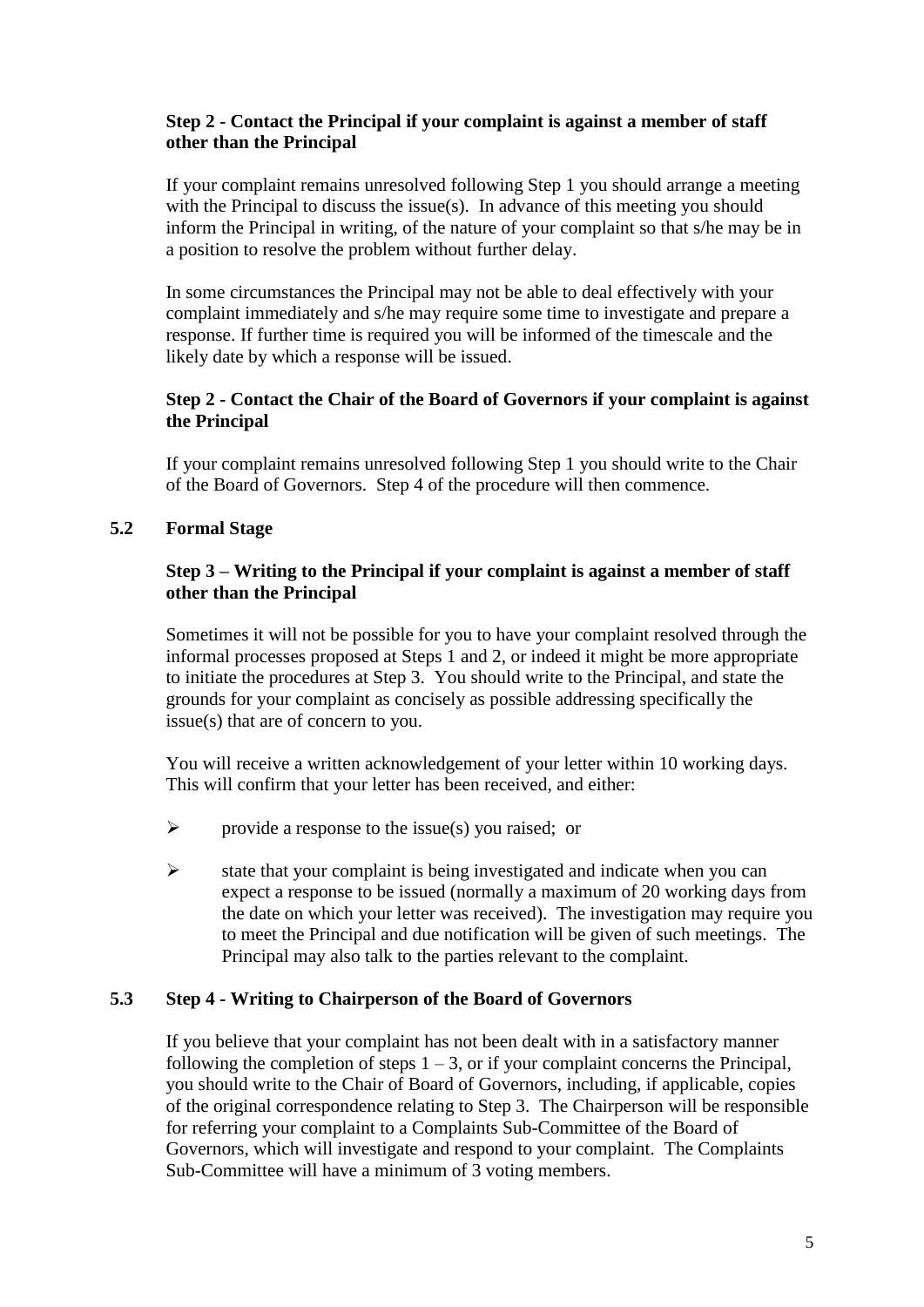Your written complaint should be as concise as possible and address specifically the issue or issues that are of concern to you. You will receive a written acknowledgement of your letter within 10 working days. This will confirm that your letter has been received, and:

 $\triangleright$  provide a response to the issue(s) you raised;

or

 $\triangleright$  state that your complaint is being fully investigated and indicate when you can expect a response to be issued (normally a maximum of 25 working days from the date on which your written complaint was received).

The investigation may require you to meet the Complaints Sub-Committee of the Board of Governors and due notification will be given of such meetings. The Complaints Sub-Committee of the Board of Governors may also talk to the parties relevant to the complaint.

## **5.4 Step 5 - Appeals Process – Appeals Sub-Committee of the Board of Governors**

If you are dissatisfied with the decision of the Board of Governors Sub Committee you may write to the Chairperson of the Board of Governors within 10 working days of receiving written feedback from the Complaints Sub-Committee, appealing their decision. Your written request should be as concise as possible and set out specifically the grounds for your appeal.

The Chairperson will be responsible for establishing an Appeals Sub-Committee comprising of at least three members of the Board of Governors who were not involved in the original investigation. You will be invited to a meeting of the Appeals Sub-Committee where your appeal will be heard. .

You will receive a written acknowledgement of your letter within 10 working days. This will confirm that your letter has been received and provide you with the date and time of the meeting with the Appeals Sub-Committee at which you will have an opportunity to explain the grounds for your appeal. This meeting will normally take place within 30 working days of your appeal request having been received.

Within 10 working days of this meeting, you should expect a final written response. This will indicate the Governors' findings, their recommendations and the reasons supporting their decisions.

**The decision of the Appeals Sub-Committee is final. At the end of the process the Chairperson will inform you, in writing, that the Complaints Procedure has been exhausted and that the matter is considered closed.**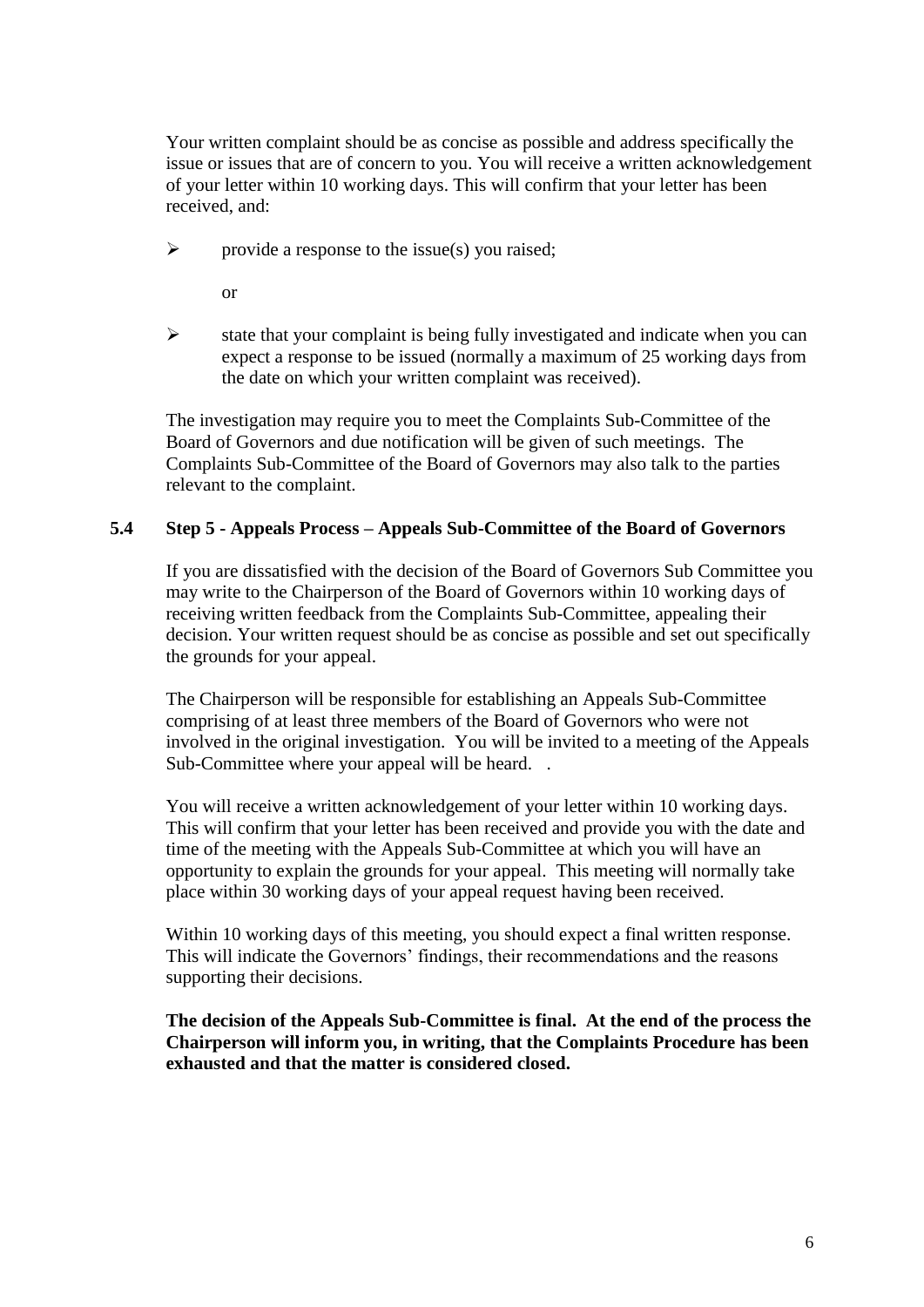## **6. RECORD KEEPING**

The Principal and Chairperson of the Board of Governors shall maintain a record of all correspondence, conversations and meetings concerning your complaint. These records shall be held confidentially in the school and shall be kept apart from pupil records. All such records will be destroyed three years after the date of the last correspondence on the issue.

## **7. MALICIOUS OR VEXATIOUS COMPLAINTS**

Where a Board of Governors consider the actions of a parent/group of parents to constitute frivolous or vexatious behaviour, they will seek advice from the relevant Employing Authority in order to protect staff from further such actions.